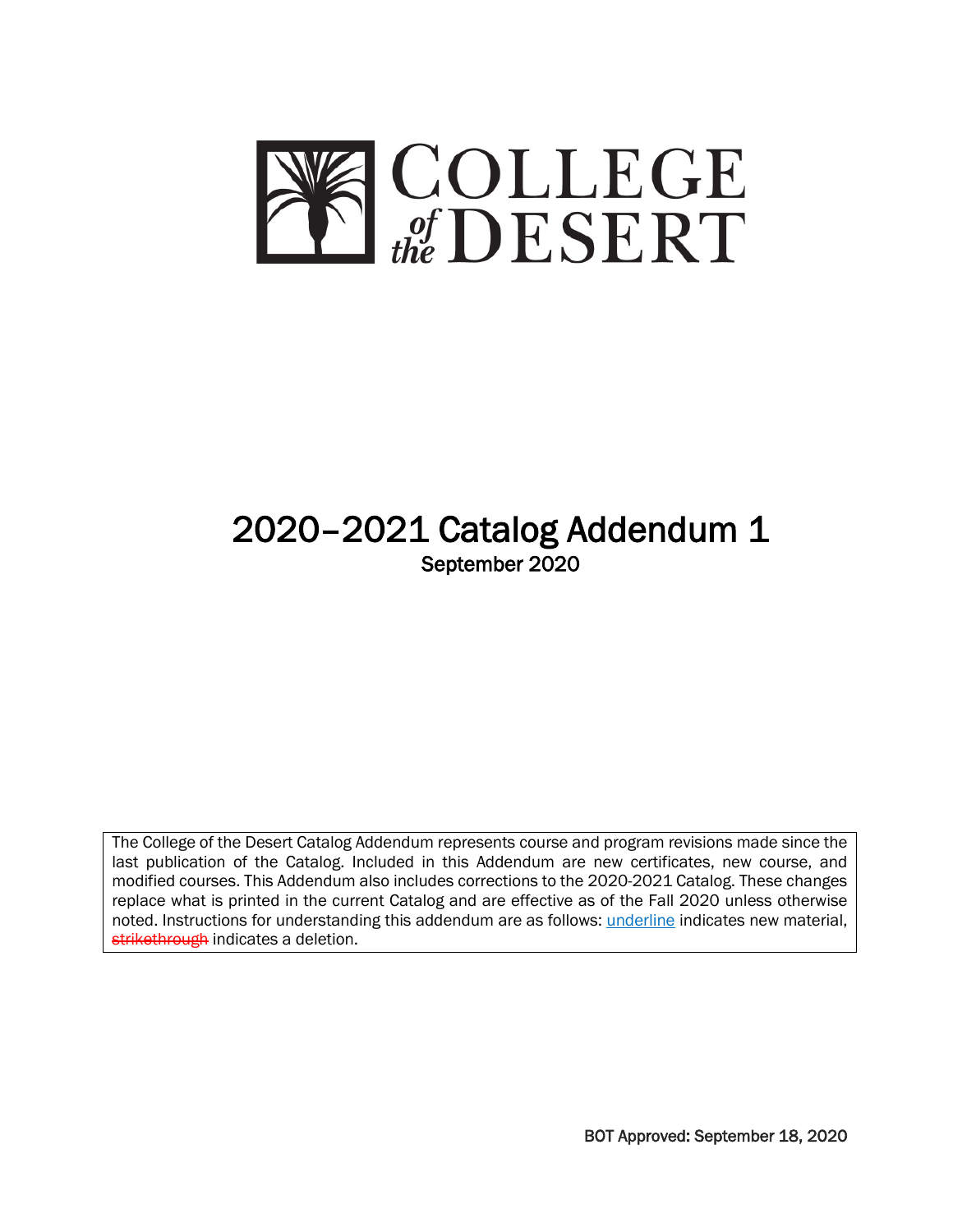# Programs of Study

#### Changes to page 15 – SUPPORTING ORGANIZATIONS

### The Legacy Society Leaders

The Legacy Society Leaders recognizes donors who have made provisions for the College of the Desert Foundation through their estate plans. In addition, those who make donations through rollover IRAs, gifts of life insurance, and all forms of life income gifts such as charitable gift annuities and gift trusts, are recognized as Legacy Society Leaders members.

#### Changes to page 50-51 – WHAT ARE THE ACADEMIC STANDARDS OF COD?

#### Grading System

Symbol Definition Grade Point Value ADD EW Excused Withdrawal (by appeal only) 0

### Non-Evaluation Symbols

ADD "EW" – Excused Withdrawal: The "EW" symbol may be used (by appeal only) to denote withdrawal in accordance with Title 5 Section 55024.

# Programs of Study

#### NEW PROGRAMS effective Spring 2021

# Community Health Worker: Children and Families Certificate of Achievement

The Community Health Worker (CHW): Children and Families Certificate trains students to serve a critical role in the community by supporting mental and physical health for children and families. Students completing the certificate will be qualified to provide appropriate health education and information to help children and families get the mental and physical healthcare they need. Students will be equipped with a community resource file and strategies to provide support and guidance for children and families. They will also be trained to perform basic health care procedures and to advocate for health needs of their clients.

| Required Courses: | Units |  |  |  |
|-------------------|-------|--|--|--|
|                   |       |  |  |  |
|                   |       |  |  |  |
| <b>KINE 010</b>   |       |  |  |  |
|                   |       |  |  |  |
|                   |       |  |  |  |
|                   |       |  |  |  |

# Pharmacy Technician Certificate of Achievement

Pharmacy Technician Certificate of Achievement provides both the technical and practical training that enables the technician, upon licensure, to function as a competent entry-level assistant to the pharmacist. Program curriculum consists of lecture and laboratory instruction in a simulated clinical environment. Pharmacy Technicians may be employed in hospitals, community pharmacies, homehealth care settings. Students completing the required courses under the Pharmacy Technician Certificate of Achievement will be prepared for the Pharmacy Technician Certification Board exam and for entry-level employment as a pharmacy technician.

| <b>Required Courses:</b> |  | Units |  |  |
|--------------------------|--|-------|--|--|
|                          |  |       |  |  |
| HS 067                   |  |       |  |  |
| <b>HS 068</b>            |  |       |  |  |
|                          |  |       |  |  |
|                          |  |       |  |  |